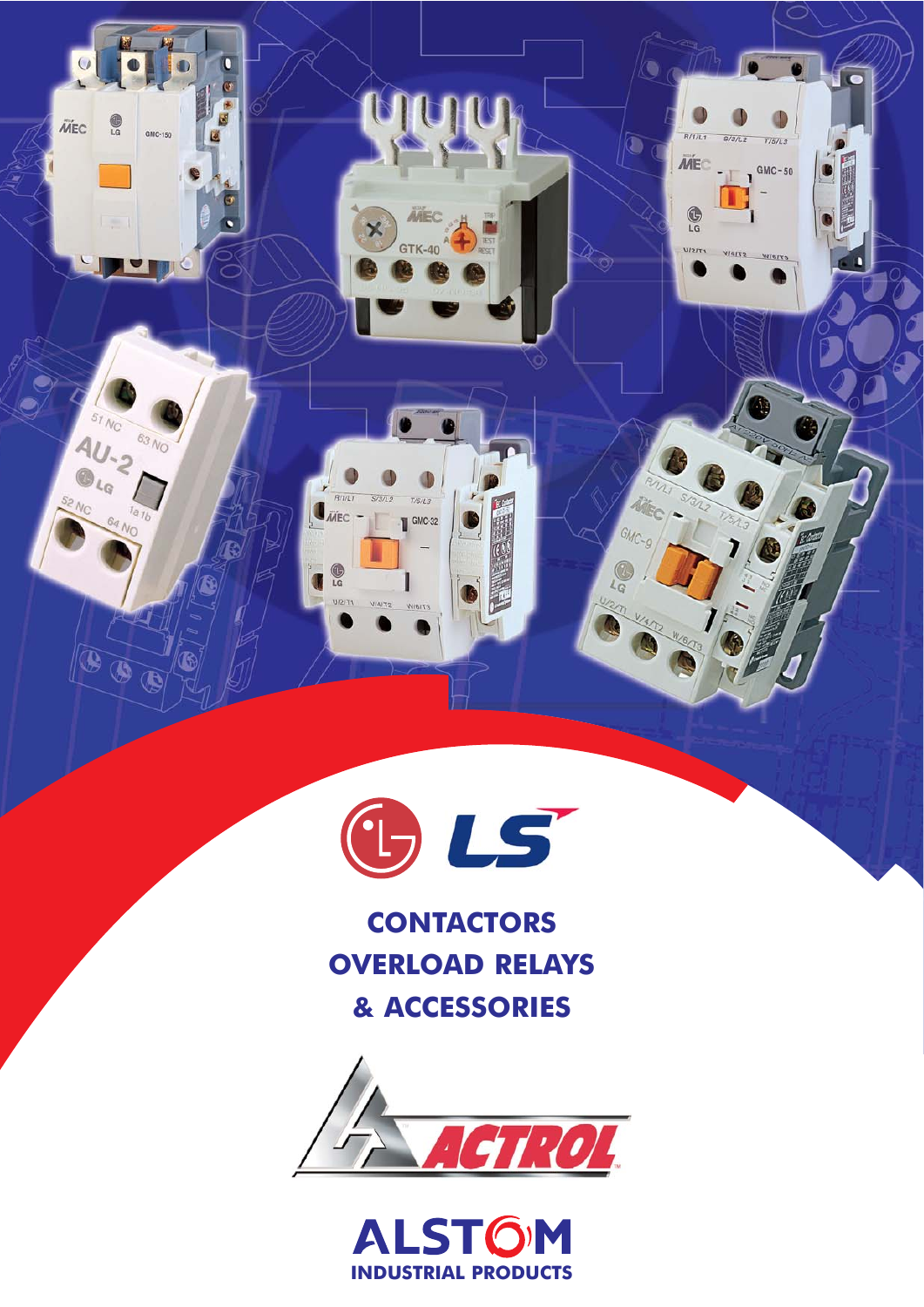

# **MINI AC CONTACTORS**

**Features:**

- 3 pole mini contactors form AC3 2.2kW/6A to 7.5kW/16A
- Complies with IEC/EN 60947, BS5424, AS/NZS 3947.4.1 standards
- 1NO or 1NC auxiliary contacts as a standard
- $\bullet$  Top / side mountable accessories
- **•** Finger-proof design
- $\bullet$  Dimensions H x W x D = 58 x 45 x 57mm



| <b>TYPE</b>     |     | $GMC-6M-(1)$ # | $GMC-9M-(1)$ # | $GMC-12M-(1)$ # | $GMC-16M-(1)$ # |
|-----------------|-----|----------------|----------------|-----------------|-----------------|
| Ratings         | AC1 | 20A            | 20A            | 20A             | 20A             |
| AS/NZS 3947.4.1 | AC3 | 2.2kW          | 4kW            | 5.5kW           | 7.5kW           |
| $380 - 440V$    |     | 6A             | 9Α             | 12A             | l 6A            |

(1) Insert auxiliary code 10 for 1NO or 01 for 1NC

| <b>STANDARD AC COIL VOLTAGE CODES</b> |     |      |      |      |  |  |
|---------------------------------------|-----|------|------|------|--|--|
| #                                     |     | ⊑ *  |      |      |  |  |
|                                       | 24V | 110V | 240V | 415V |  |  |
| * Indent item                         |     |      |      |      |  |  |

**MINI SERIES THERMAL OVERLOAD RELAYS**

#### **Features:**

- Temperature compensated
- **Single phase protection**
- Electrically separate NO and NC contacts
- Hand/Auto reset



| <b>TYPE: GTK-12M - *</b> |          |                |                |                |          |  |  |
|--------------------------|----------|----------------|----------------|----------------|----------|--|--|
| <b>RANGE A</b>           | * SUFFIX | <b>RANGE A</b> | * SUFFIX       | <b>RANGE A</b> | * SUFFIX |  |  |
| $0.1 - 0.16$             | 0.16     | $1 - 1.6$      | 1.6            | $6 - 9$        | 9        |  |  |
| $0.16 - 0.25$            | 0.25     | $1.6 - 2.5$    | 2.5            | $7 - 10$       | 10       |  |  |
| $0.25 - 0.4$             | 0.4      | $2.5 - 4$      | $\overline{4}$ | $9 - 13$       | 13       |  |  |
| $0.4 - 0.63$             | 0.63     | $4 - 6$        | 6              | $12 - 16$      | 16       |  |  |
| $0.63 - 1$               |          | $5 - 8$        | 8              |                |          |  |  |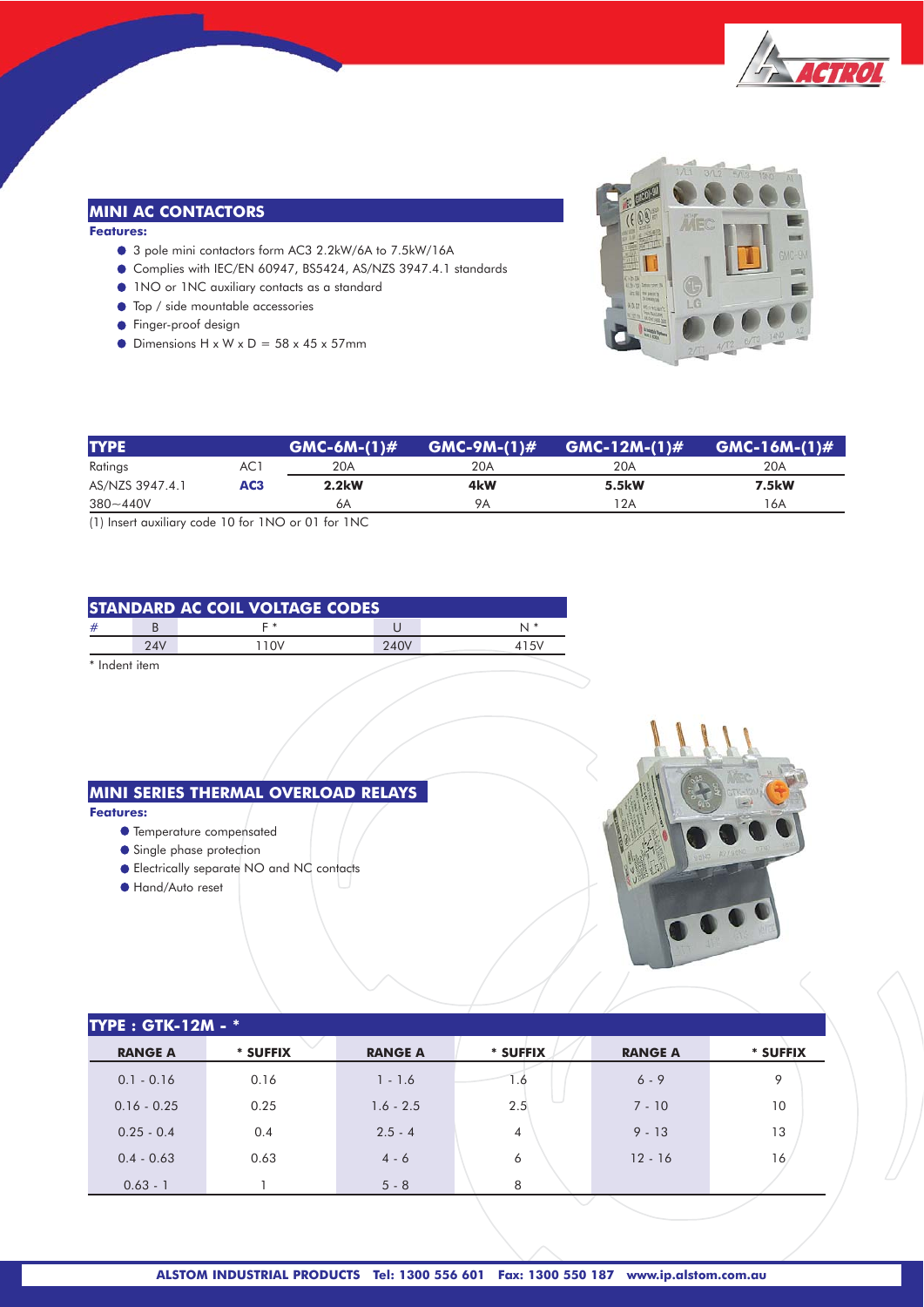

# **MINI CONTACTOR RELAYS - AC OPERATED**

**Features:**

- 4-, 6-, 8-pole mini contactor relays
- **•** Finger-proof design
- DIN rail or screw mountable
- $\bullet$  16A continuous current, Ith
- DC control voltage on application
- $\bullet$  Dimensions H x W x D = 58 x 45 x 57mm



| <b>TYPE</b>             |     | <b>GMR-4M-40U</b> | <b>GMR-4M-22U</b> | <b>GMR-4M-04U</b> |
|-------------------------|-----|-------------------|-------------------|-------------------|
| Ratings                 | lth | 16A               | l 6A              | 6A                |
| Contact Arrangement (1) | NΟ  |                   |                   |                   |
|                         | ΝC  |                   |                   |                   |

(1) Order AU-2M20 or AU-4M40 add-on blocks for 6 & 8 pole

**U** = 240V AC coil voltage (Other voltages available on request)

| <b>AUXILIARY CONTACTS</b> |                |                 |                 |                      |  |  |  |
|---------------------------|----------------|-----------------|-----------------|----------------------|--|--|--|
| Part No.                  |                | <b>Contacts</b> | Mounting        | <b>For Contactor</b> |  |  |  |
|                           | <b>NO</b>      | <b>NC</b>       | <b>Position</b> |                      |  |  |  |
| <b>AU-1M01</b>            | $\Omega$       |                 | Side            | GMC-6M to            |  |  |  |
| <b>AU-1M10</b>            |                | ∩               |                 | GMC-16M              |  |  |  |
| <b>AU-2M11</b>            |                |                 |                 | GMC-6M               |  |  |  |
| <b>AU-2M20</b>            | 2              | 0               | Top             | to                   |  |  |  |
| <b>AU-4M22</b>            | $\overline{2}$ | $\overline{2}$  |                 | <b>GMC-16M</b>       |  |  |  |
| <b>AU-4M40</b>            | 4              |                 |                 |                      |  |  |  |

For other auxiliary contact combinations, please consult ALSTOM

| IMECHANICAL INTERLOCK |                      |
|-----------------------|----------------------|
| Part No.              | <b>For Contactor</b> |
| <b>AR-12M</b>         | GMC-6M to GMC-16M    |
|                       |                      |





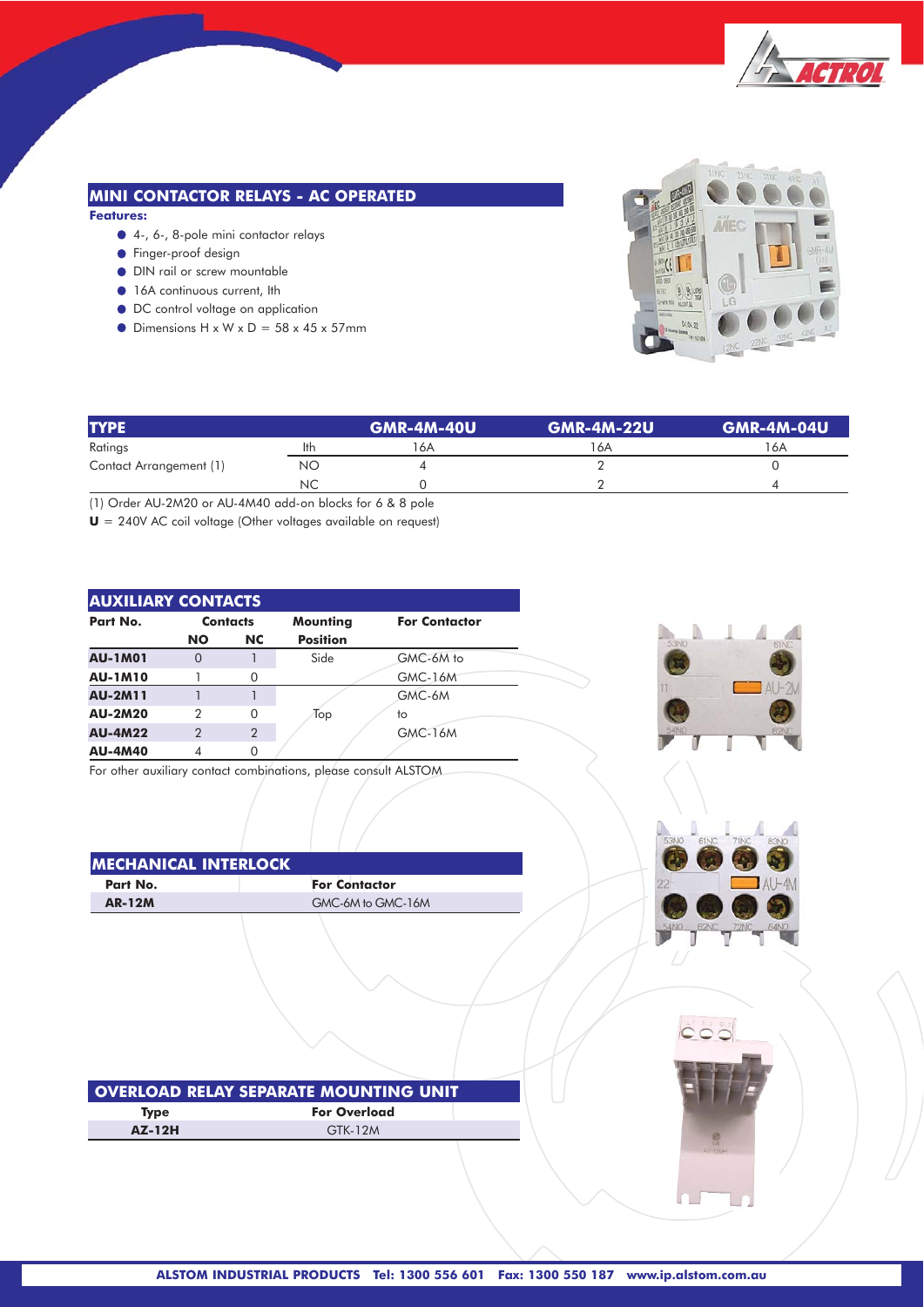

# **STANDARD AC CONTACTORS**

#### **Features:**

- 3 pole contactors up to AC3 440kW/800A
- Add on accessories
- Complies with IEC/EN 60947, BS5424, AS/NZS 3947.4.1 standards
- 1NO + 1NC aux contacts as a standard up to 11kW
- 2NO + 2NC aux contacts as a standard above 11kW



| Cat. No.                  |                 | 324057               | 324060            | 324099            | 324061            |
|---------------------------|-----------------|----------------------|-------------------|-------------------|-------------------|
| <b>TYPE</b>               |                 | <b>GMC-9-11U</b>     | <b>GMC-12-11U</b> | <b>GMC-18-11U</b> | <b>GMC-22-11U</b> |
| Ratings                   | AC1             | 25A                  | 25A               | 40A               | 40A               |
| AS/NZS 3947.4.1           | AC <sub>3</sub> | 4kW                  | 5.5kW             | 7.5kW             | <b>11kW</b>       |
| $380 - 440V$              |                 | <b>9A</b>            | 12A               | 18A               | 22A               |
| .<br>$\sim$ $\sim$ $\sim$ |                 | $\sim$ $\sim$ $\sim$ |                   |                   |                   |

**Note:** For different Coil voltages replace letter 'U' by B, F or N.

| <b>STANDARD AC COIL VOLTAGE CODES</b> |     |      |      |      |  |
|---------------------------------------|-----|------|------|------|--|
|                                       | в   |      |      | N    |  |
|                                       | 24V | 110V | 240V | 415V |  |

# **Thermal Overload Relays**

## **Features:**

- **•** Temperature compensated
- **Single phase protection**
- Eletrically separate NO and NC contacts
- **Hand/Auto reset**

|          |               | <b>Rating:</b> | <b>To Suit</b>    |  |
|----------|---------------|----------------|-------------------|--|
| Cat. No. | Part No.      | <b>Amps</b>    | <b>Contactors</b> |  |
| 324070   | GTK-22/3-0.16 | $0.16 - 0.25$  |                   |  |
| 324071   | GTK-22/3-0.25 | $0.25 - 0.4$   |                   |  |
| 324072   | GTK-22/3-0.4  | $0.4 - 0.63$   |                   |  |
| 324073   | GTK-22/3-0.63 | $0.63 - 1$     | $GMC - 9$         |  |
| 324074   | GTK-22/3-1    | 1⁄ - 1.6       | to                |  |
| 324075   | GTK-22/3-1.6  | $1.6 - 2.5$    | $GMC - 22$        |  |
| 324076   | GTK-22/3-2.5  | 2.5 / 4        |                   |  |
| 324077   | GTK-22/3-4    | $4 - 6$        |                   |  |
| 324078   | GTK-22/3-6    | $6 - 9$        |                   |  |
| 324079   | GTK-22/3-9    | $9 - 13$       |                   |  |
| 324080   | GTK-22/3-12   | 12 - 18        |                   |  |
| 324081   | GTK-22/3-16   | 16 - 22        |                   |  |

# **Electronic overload relays**

- Reduces inventory requirements, only 2 units with adjustable current range from 1A to 22A
- Adjustable trip time ( trip class 5 10 15 20 30)
- Direct mounting on contactor
- Includes trip contacts 1NO + NC
- Visible trip indication LED
- Auxiliary voltage supply 100 260 Volt AC

#### **Protection Features:**

- Over current protection
- **C** Loss of Phase
- **C** Locked Rotor
- **Phase Unbalance**

| <b>Type GMP</b> | <b>Current setting</b> | To suit contactor |  |
|-----------------|------------------------|-------------------|--|
|                 | range (A)              |                   |  |
| GMP22-3P-5      | 1A to 5A               | GMC-9 to GMC-22   |  |
| GMP22-3P-22     | 4.4A to 22A            | GMC-9 to GMC-22   |  |
|                 |                        |                   |  |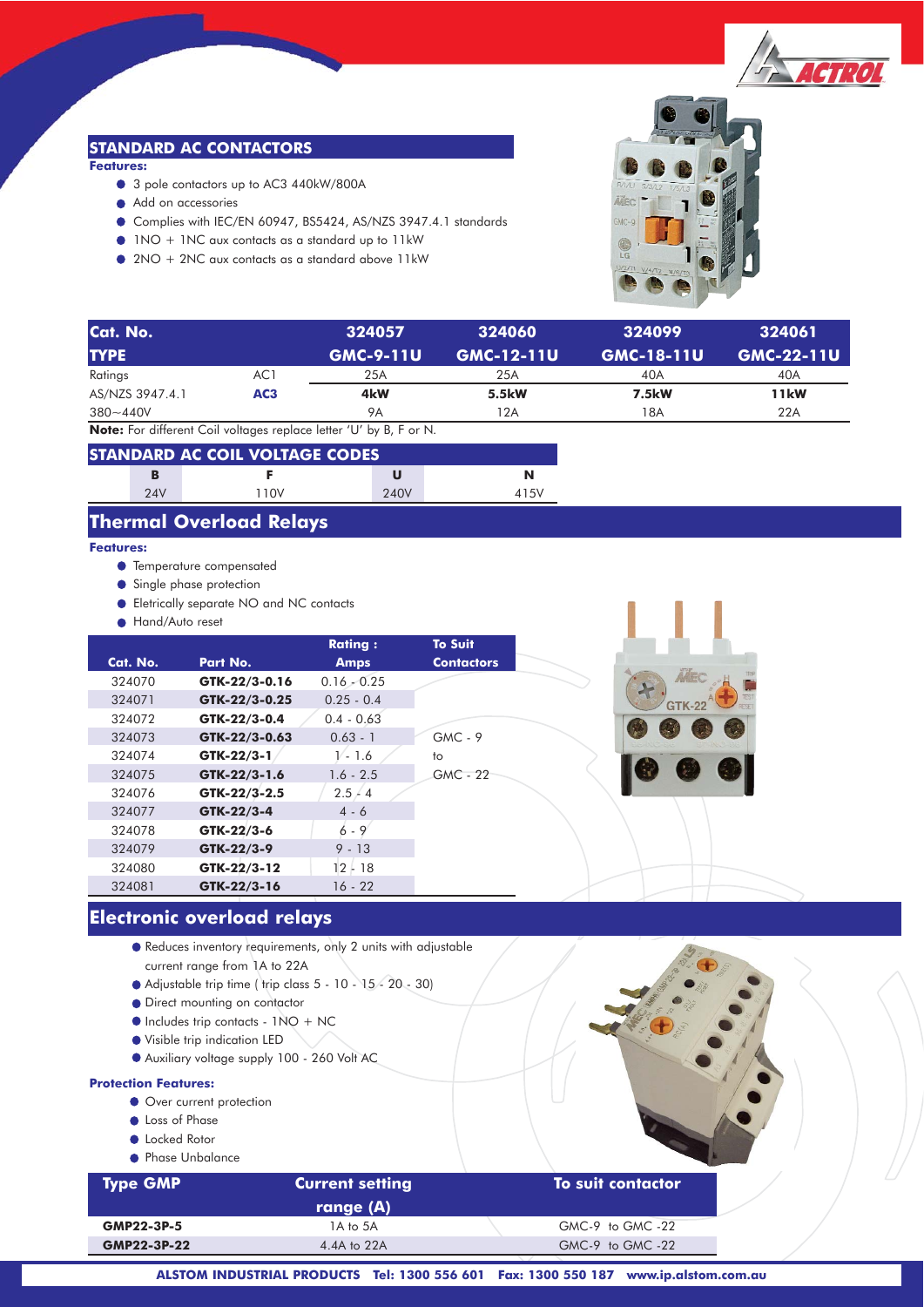





| Cat. No.                                                                                                                   |                 | 324062 | 324063        | 324064                                                            | 324065      |             |             |
|----------------------------------------------------------------------------------------------------------------------------|-----------------|--------|---------------|-------------------------------------------------------------------|-------------|-------------|-------------|
| <b>TYPE</b>                                                                                                                |                 |        |               | GMC-32-22U GMC-40-22U GMC-50-22U GMC-65-22U GMC-75-22U GMC-85-22U |             |             |             |
| Ratings                                                                                                                    | AC1             | 50A    | 60A           | 80A                                                               | 100A        | l 10A       | 135A        |
| AS/NZS 3947.4.1                                                                                                            | AC <sub>3</sub> | 15KW   | <b>18.5KW</b> | <b>22KW</b>                                                       | <b>30KW</b> | <b>37KW</b> | <b>45KW</b> |
| $380 - 440V$                                                                                                               |                 | 32A    | 40A           | 50A                                                               | 65A         | 75A         | 85A         |
| <b>Matar E.g. J. Construction Contractor Construction Construction Construction Construction Construction Construction</b> |                 |        |               |                                                                   |             |             |             |

**Note:** For different Coil voltages replace letter 'U' by B, F or N.

| <b>STANDARD AC COIL VOLTAGE CODES</b> |     |      |      |      |  |  |
|---------------------------------------|-----|------|------|------|--|--|
|                                       | в   |      | u    | N    |  |  |
|                                       | 24V | 110V | 240V | 415V |  |  |

# **Thermal overload relays**

|          |             | <b>Rating:</b> | <b>To Suit</b>    |
|----------|-------------|----------------|-------------------|
| Cat. No. | Part No.    | <b>Amps</b>    | <b>Contactors</b> |
| 324082   | GTK-40/3-16 | $16 - 22$      |                   |
| 324083   | GTK-40/3-18 | $18 - 26$      | GMC - 32          |
| 324084   | GTK-40/3-24 | $24 - 36$      | <b>GMC - 40</b>   |
| 324085   | GTK-40/3-28 | $28 - 40$      |                   |
| 324086   | GTK-85/3-34 | $34 - 50$      | GMC - 50 to       |
| 324087   | GTK-85/3-45 | $45 - 65$      | GMC - 85          |

# **Electronic overload relays**

- Reduces inventory requirements, only 2 units with adjustable current range from 4A to 40A
- $\bullet$  Adjustable trip time ( trip class  $5 10 15 20 30$ )
- Direct mounting on contactor
- $\bullet$  Includes trip contacts 1NO + NC
- Visible trip indication LED
- Auxiliary voltage supply 100 260 Volt AC

### **Protection Features:**

- Over current protection
- **C** Loss of Phase
- **C** Locked Rotor
- **Phase Unbalance**

|    | ×<br>E College R. Bally<br>$\alpha$            | <b>MEGI</b> |  |
|----|------------------------------------------------|-------------|--|
|    | for you<br>$\bullet$<br>FRICA<br>$\mathcal{A}$ |             |  |
| ă. | ROLAJ                                          |             |  |
|    |                                                |             |  |
|    |                                                |             |  |
|    |                                                |             |  |

160

| <b>Type GMP</b> | <b>Current setting</b> | To suit contactor |  |
|-----------------|------------------------|-------------------|--|
|                 | range (A)              |                   |  |
| GMP40-3P-20     | 4A to 20A              | GMC-32 to GMC-40  |  |
| GMP40-3P-40     | 8A to 40A              | GMC-32 to GMC-40  |  |
|                 |                        |                   |  |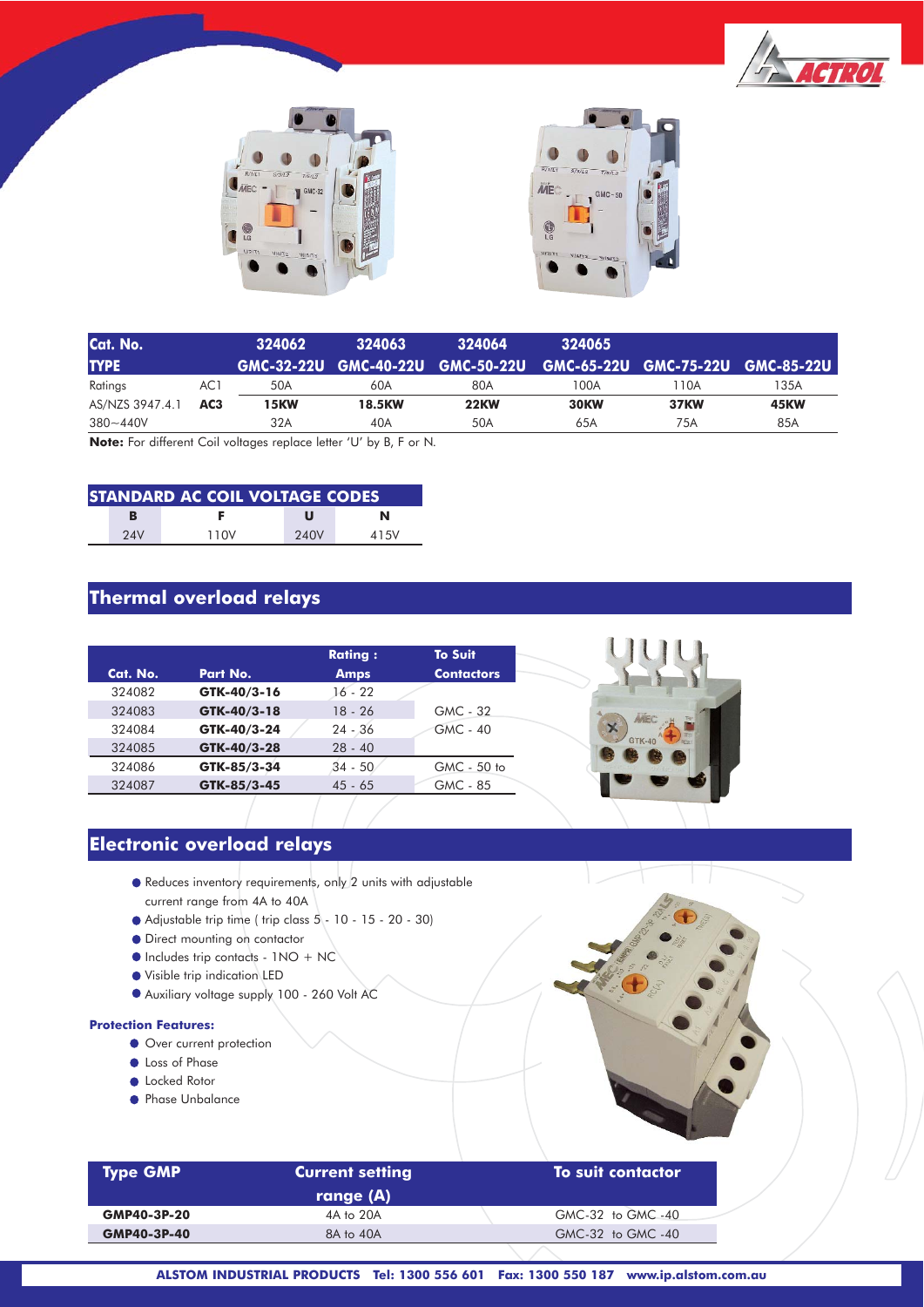

# **CONTACTOR RELAY - AC OPERATED**

## **Features:**

- 4-, 6-, 8-pole contactor relays
- 44mm wide construction
- **•** Finger-proof design
- $\bullet$  DIN rail or screw mountable
- $\bullet$  16A continuous current, Ith
- $\bullet$  DC control voltage on application
- $\bullet$  Dimensions H x W x D = 80 x 44 x 86.8mm



| <b>TYPE</b>             |     | $GMR-4-40#$ | $GMR-4-22#$ | GMR-4-04# |
|-------------------------|-----|-------------|-------------|-----------|
| Ratings                 | lth | 16A         | 6A          | 16A       |
| Contact Arrangement (1) | NO  |             |             |           |
|                         | ΝC  |             |             |           |

(1) Order AU-220 or AU-440 add-on blocks for 6 or 8 pole

# Add suffix for coil voltages: **B** - 24V AC, **U** - 240V AC

|                           | <b>LG - META MEC SERIES</b>     |                |                 |                 |                      |
|---------------------------|---------------------------------|----------------|-----------------|-----------------|----------------------|
| <b>Auxiliary Contacts</b> | <b>Accessories &amp; Spares</b> |                |                 |                 |                      |
| Cat.                      | <b>Part</b>                     |                | <b>Contacts</b> | <b>Mounting</b> | <b>For Contactor</b> |
| No.                       | <b>Number</b>                   | <b>NO</b>      | <b>NC</b>       | <b>Position</b> |                      |
| 324066                    | <b>AU-1</b>                     |                |                 | Side            | GMC-9 to GMC-85      |
|                           | <b>AU-100</b>                   |                |                 |                 | GMC-100 to GMC-800   |
| 324067                    | <b>AU-220</b>                   | $\overline{2}$ |                 |                 |                      |
|                           | <b>AU-211</b>                   |                |                 |                 |                      |
| 324068                    | <b>AU-202</b>                   | $\Omega$       | 2               |                 |                      |
|                           | <b>AU-440</b>                   | $\overline{4}$ | $\Omega$        | Top             | GMC-9 to GMC-85      |
|                           | AU-431                          | 3              |                 |                 |                      |
|                           | <b>AU-422</b>                   | $\mathcal{P}$  | 2               |                 |                      |
|                           | AU-413                          |                | 3               |                 |                      |
|                           | <b>AU-404</b>                   | $\Omega$       | $\overline{4}$  |                 |                      |



51 NC  $63N<sub>0</sub>$ 

 $AU-2$ 

 $Q_{LG}$ 

四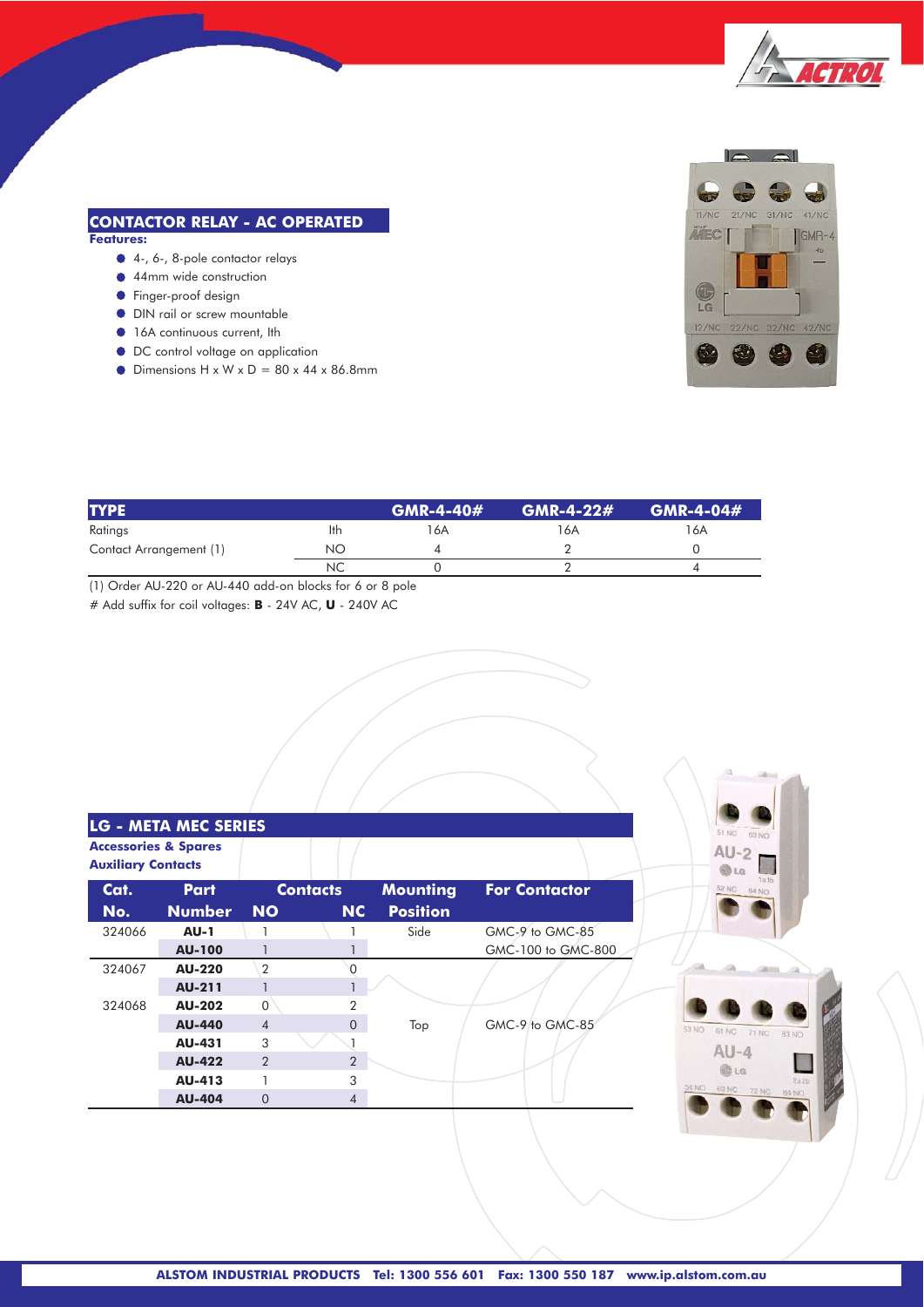

## **MECHANICAL INTERLOCKS**

| Cat.   | Part          | <b>For Contactor</b> |
|--------|---------------|----------------------|
| No.    | <b>Number</b> |                      |
| 324069 | <b>AR-9</b>   | GMC-9 to GMC-85      |
|        | <b>AR-100</b> | GMC-100 to GMC-150   |
|        | <b>AR-190</b> | GMC-180 to GMC-400   |



| <b>IPNEUMATIC TIMER</b> |              |             |                  |                           |  |
|-------------------------|--------------|-------------|------------------|---------------------------|--|
| <b>Type</b>             | <b>Delay</b> | <b>Time</b> | <b>Auxiliary</b> | <b>Applied Contactors</b> |  |
| <b>AT-1N</b>            |              | $0.1 - 30s$ |                  |                           |  |
| $AT-2N$                 | ON           | 10-180s     | <b>INO INC</b>   | $GMC-9 \sim 85$           |  |
| <b>AT-1F</b>            | OFF          | $0.1 - 30s$ |                  |                           |  |
| $AT-2F$                 |              | 10-180s     |                  |                           |  |





| IMECHANICAL LATCH |                      |  |  |  |  |
|-------------------|----------------------|--|--|--|--|
| Type              | <b>For Contactor</b> |  |  |  |  |
| $AL-9$            | GMC-9 to 40          |  |  |  |  |
| <b>AL-50</b>      | GMC-50 to 85         |  |  |  |  |
|                   |                      |  |  |  |  |

| <b>OVERLOAD RELAY SEPARATE MOUNTING UNIT</b> |                         |                                        |  |  |
|----------------------------------------------|-------------------------|----------------------------------------|--|--|
| Cat. No.                                     | <b>Type</b>             | <b>To suit Thermal Overload Relays</b> |  |  |
| 324088                                       | $AZ-22H$                | GTK-22                                 |  |  |
| 324089                                       | <b>AZ-40H</b>           | GTK-40                                 |  |  |
|                                              | $\Delta Z - 85H$ GTK-85 |                                        |  |  |